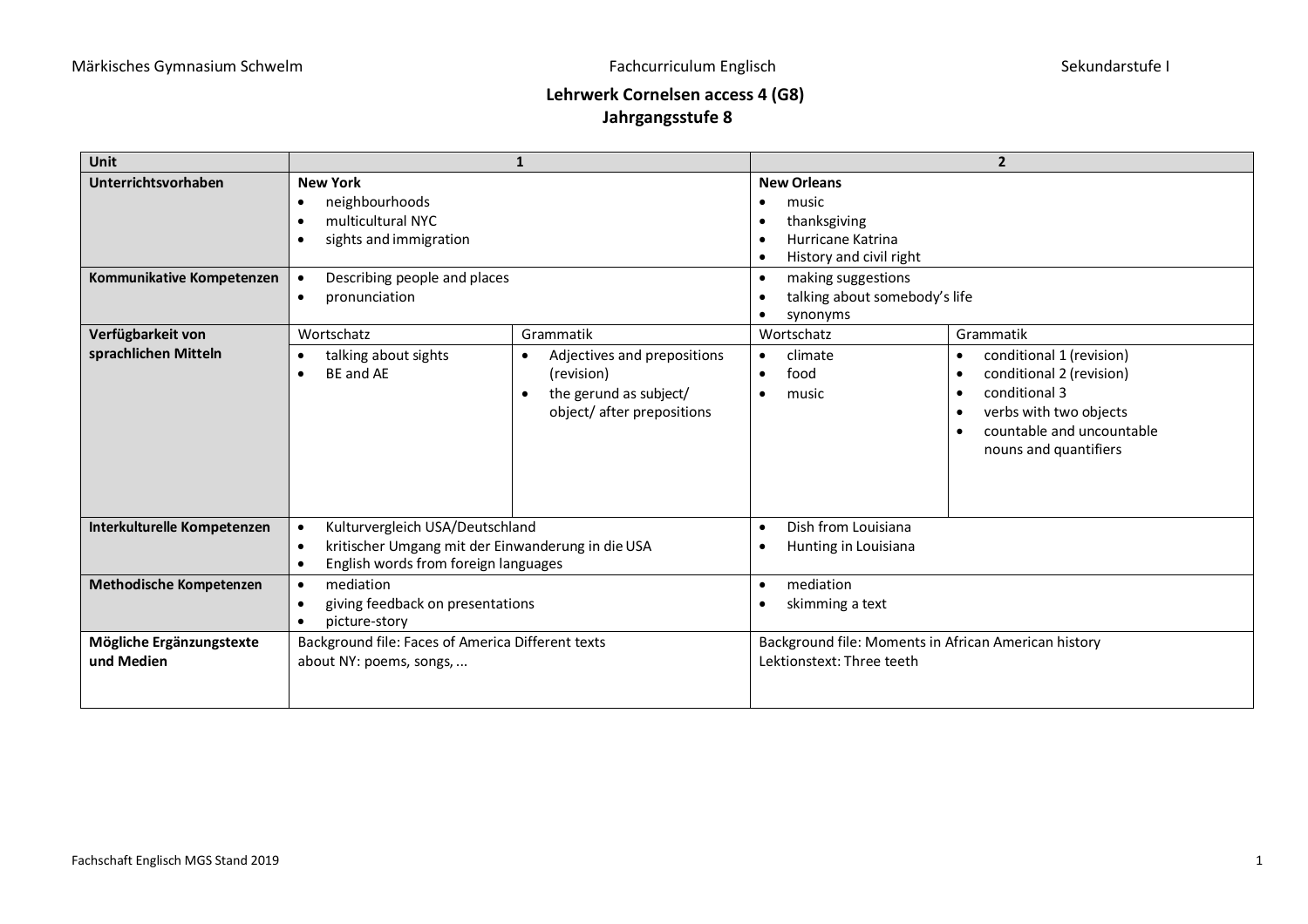| Unit                                             | 3                                                                                                                                                                                                           |                                                       | 4                                                                                                                                                                                                                     |  |
|--------------------------------------------------|-------------------------------------------------------------------------------------------------------------------------------------------------------------------------------------------------------------|-------------------------------------------------------|-----------------------------------------------------------------------------------------------------------------------------------------------------------------------------------------------------------------------|--|
| Unterrichtsvorhaben                              | <b>The Golden State</b><br>National Parks and environmental issues<br>volunteering<br>٠<br>entertainment, film, tv<br>history: movement west, railways, Gold Rush                                           |                                                       | <b>Faces of South Dakota</b><br>School life, school system<br>$\bullet$<br>Sport<br>$\bullet$<br>first love<br>$\bullet$<br>family and friends<br>Smalltown life<br>$\bullet$<br><b>Native Americans</b><br>$\bullet$ |  |
| Kommunikative Kompetenzen                        | <b>Expressing regret</b><br>$\bullet$<br>commenting past events<br>$\bullet$<br>pronunciation (word flow)                                                                                                   |                                                       | Reporting a conversation<br>$\bullet$<br>presenting yourself<br>$\bullet$<br>pronunciation: stress and meaning                                                                                                        |  |
| Verfügbarkeit von<br>sprachlichen Mitteln        | Grammatik<br>revision: the passive<br>$\bullet$<br>present perfect passive<br>personal passive<br>passive with modals<br>verb+object+to-<br>infinitive (I want you to help me)                              | Wortschatz<br>Countries, travelling,<br>word building | Wortschatz<br>Countries,<br>٠<br>travelling, word<br>building                                                                                                                                                         |  |
| Interkulturelle Kompetenzen                      | politeness<br>$\bullet$<br>Probleme von Migranten erfahren<br>$\bullet$                                                                                                                                     |                                                       | School in the USA<br>$\bullet$<br>Native Americans and the USA<br>$\bullet$<br>Native American story telling<br>$\bullet$                                                                                             |  |
| Methodische Kompetenzen                          | Mediation (cultural differences)<br>$\bullet$<br>viewing (e.g. California Roadtrip)<br>$\bullet$<br>study skills (make an outline for a report)<br>$\bullet$<br>writing a short review or a "how- to" guide |                                                       | Viewing (e.g. Blood lines)<br>$\bullet$<br>mediation course (cultural differences 2)<br>$\bullet$<br>finding the right word in the dictionary<br>٠                                                                    |  |
| Mögliche Ergänzungstexte<br>und<br><b>Medien</b> | Background file: Dreamland California<br>Surfing; At the marine reserve, at the Starview Hotel; Celebrity<br>news, Wildfire                                                                                 |                                                       | Background file: Mobridge for teens<br>Koluscap and the water monster; A perfect morning; What's a shunk?; Bad<br>news for Drew; Mount Rushmore                                                                       |  |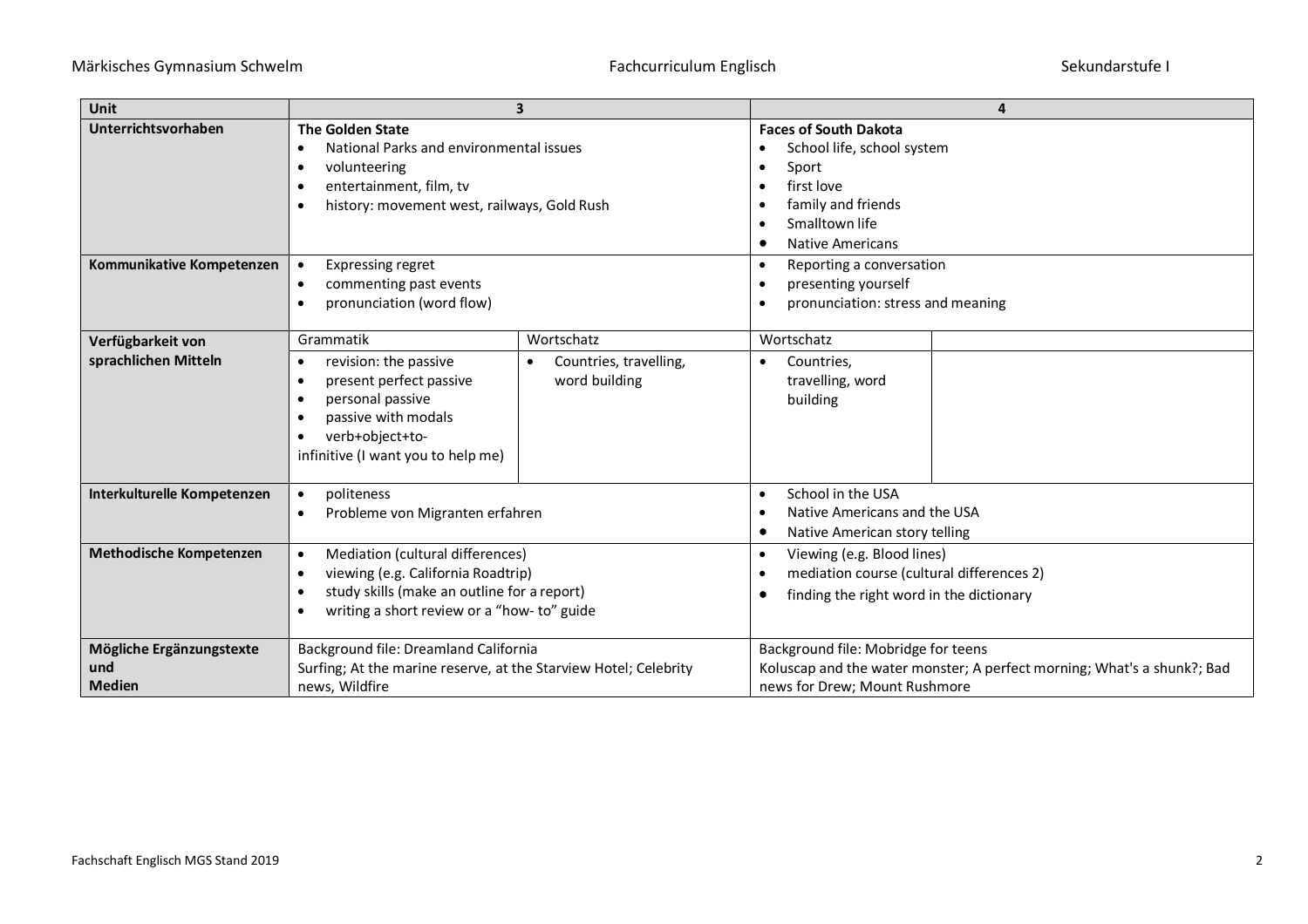## Märkisches Gymnasium Schwelm eine Eine Eine Eine Fachcurriculum Englisch Sekundarstufe Institute Institute Institute I

| Fachcurriculum Englisch |  |
|-------------------------|--|
|-------------------------|--|

| <b>Unit</b>                    | 5 (in G8 optional)                                               |  |  |
|--------------------------------|------------------------------------------------------------------|--|--|
| Unterrichtsvorhaben            | In the Southwest                                                 |  |  |
|                                | Family relations                                                 |  |  |
|                                | jobs<br>٠                                                        |  |  |
|                                | Employment and unemployment, child labour                        |  |  |
|                                | Migrant workers                                                  |  |  |
|                                | Wilderness                                                       |  |  |
|                                |                                                                  |  |  |
| Kommunikative Kompetenzen      | describing an event                                              |  |  |
|                                | planning and organizing a trip<br>$\bullet$                      |  |  |
|                                | expressing preferences                                           |  |  |
| Verfügbarkeit von sprachlichen | Wortschatz:                                                      |  |  |
| <b>Mitteln</b>                 | preferences                                                      |  |  |
| Interkulturelle Kompetenzen    | Part time jobs                                                   |  |  |
| <b>Methodische Kompetenzen</b> | Viewing (e.g. part time jobs; Human Rights Watch)                |  |  |
|                                | writing a summary<br>٠                                           |  |  |
|                                | mediation: using your skills                                     |  |  |
|                                | preparing a quiz                                                 |  |  |
|                                | writing a letter                                                 |  |  |
| Mögliche Ergänzungstexte und   | Background file: The Southwest                                   |  |  |
| <b>Medien</b>                  | Text/Song: (e.g.) This land is your land<br>$\bullet$            |  |  |
|                                | A letter to a friend; the road to Taos; whitewater rafting; July |  |  |
|                                | 4th-coast to coast                                               |  |  |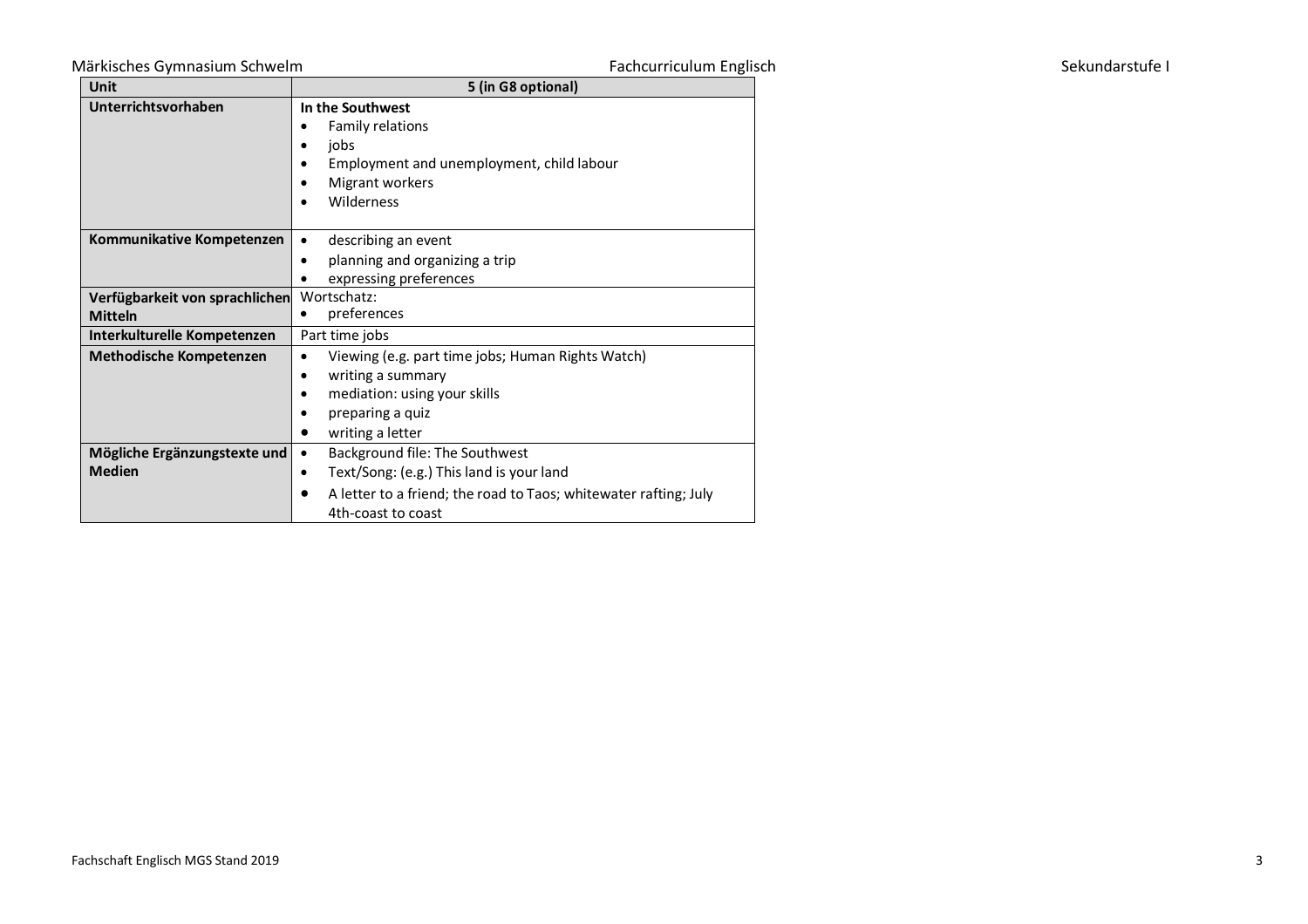## **Lehrwerk Cornelsen access 5 Abschlussband (G8) Jahrgangsstufe 9**

| Unit                                      | $\mathbf{1}$                                                                                                                                                                                                                                                                                       |                                                                                                                                                                  | $\overline{2}$                                                                                                                                                                       |                                                                                                                                                                                                   |
|-------------------------------------------|----------------------------------------------------------------------------------------------------------------------------------------------------------------------------------------------------------------------------------------------------------------------------------------------------|------------------------------------------------------------------------------------------------------------------------------------------------------------------|--------------------------------------------------------------------------------------------------------------------------------------------------------------------------------------|---------------------------------------------------------------------------------------------------------------------------------------------------------------------------------------------------|
| Unterrichtsvorhaben                       | Australia - country and continent:<br>Sydney, teenagers in Australia, Aboriginal legacy,<br>European colonization                                                                                                                                                                                  |                                                                                                                                                                  | <b>Relationships:</b><br>Friendship, couples, vegetarianism, pocket money<br>Refugees in London and Berlin<br>$\bullet$                                                              |                                                                                                                                                                                                   |
| Kommunikative Kompetenzen                 | Vorbereitung einer Bewerbung für ein<br>$\bullet$<br>Auslandssemester in Australien<br><b>Australian English</b><br>$\bullet$<br>Informationsentnahme aus Sachtexten<br>$\bullet$<br>Sachverhalte/Fakten mündlich und schriftlich darstellen<br>literarische Texte kommentieren und<br>analysieren |                                                                                                                                                                  | formal and informal requests<br>$\bullet$<br>talking about problems                                                                                                                  |                                                                                                                                                                                                   |
| Verfügbarkeit von<br>sprachlichen Mitteln | Wortschatz<br>Country and<br>town<br>Adjective/ noun<br>$\bullet$<br>collocations                                                                                                                                                                                                                  | Grammatik<br>revision: simple past or<br>present perfect; present:<br>simple or progressive<br>revision: relative clauses and<br>$\bullet$<br>participle clauses | Wortschatz<br>relationships<br>feelings<br>making<br>$\bullet$<br>adjectives<br>stronger<br>collocations<br>$\bullet$                                                                | Grammatik<br>revision: must be, must<br>$\bullet$<br>have been, can't be, cant<br>have been<br>revision: modal verbs<br>$\bullet$<br>expression sollen<br>$\bullet$<br>conditional 3<br>$\bullet$ |
| Interkulturelle Kompetenzen               | Kulturvergleich Australien - Deutschland<br>$\bullet$<br>sensibler Umgang mit Menschen anderer Kulturen<br>kritischer Umgang mit der<br>Gründungsgeschichte Australiens und der Unterdrückung<br>der Aborigines                                                                                    |                                                                                                                                                                  | Refugees in London and Berlin<br>$\bullet$<br>Anti-discrimination                                                                                                                    |                                                                                                                                                                                                   |
| Methodische Kompetenzen                   | argumentative writing (cf. skills file, p. 142)<br>$\bullet$<br>viewing (cf. skills file, p. 152)<br>$\bullet$                                                                                                                                                                                     |                                                                                                                                                                  | making a video<br>$\bullet$<br>talking about statistics (cf. skills file, p. 157)<br>having a discussion (cf. skills file, p. 148)<br>viewing (cf. skills file, p. 152)<br>$\bullet$ |                                                                                                                                                                                                   |
| Mögliche Ergänzungstexte<br>und Medien    | Lektionstext: In the outback (excerpt from novel)                                                                                                                                                                                                                                                  |                                                                                                                                                                  | "I come from" (poem)<br>$\bullet$<br>"Veggie Panini is the Answer to Everything" and<br>"Taking One for the Team" (poems)                                                            |                                                                                                                                                                                                   |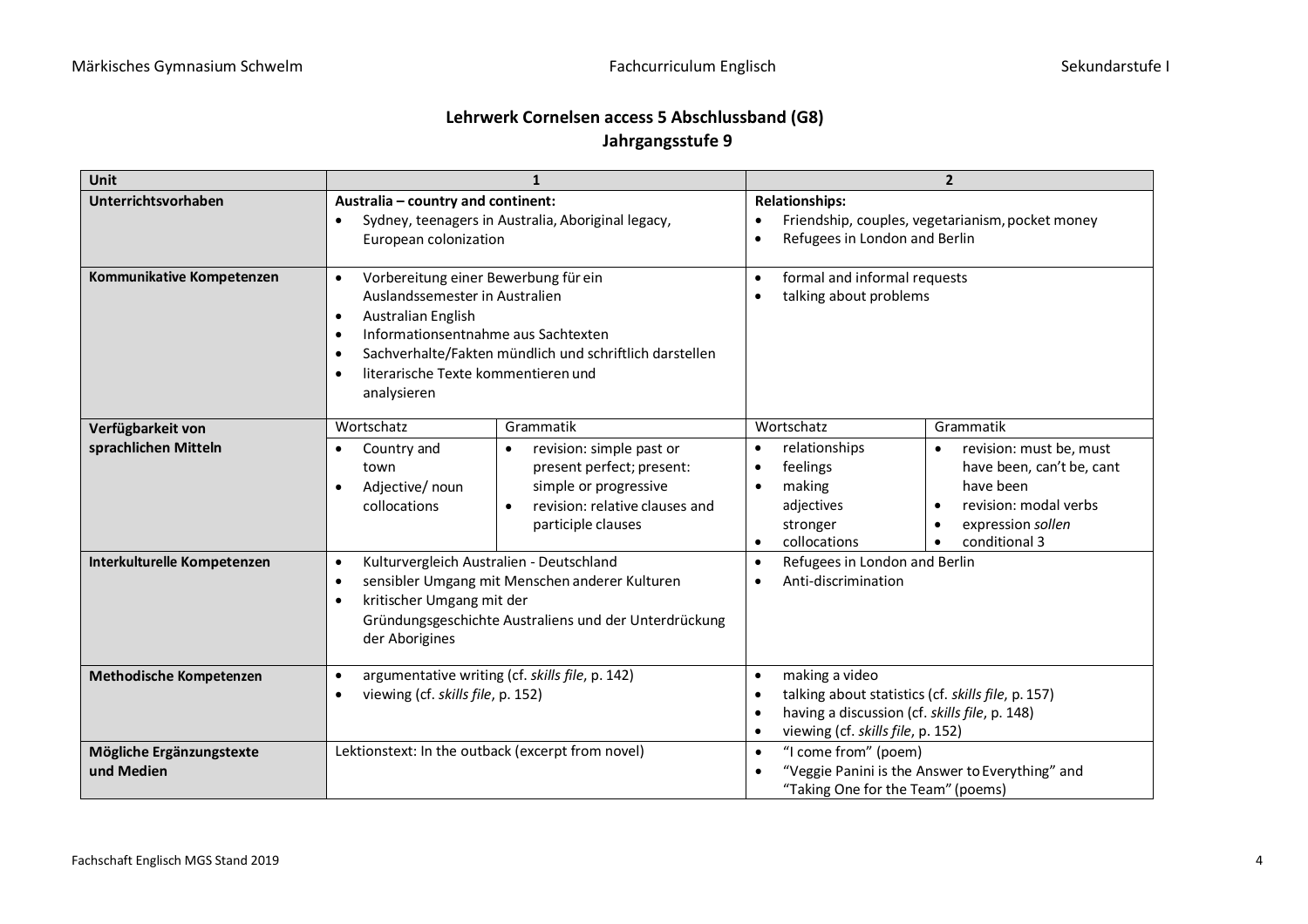| Unit                                   | $\overline{\mathbf{3}}$                                                                                                                                                                                                     |                                                                                                                                      | 4                                                                                                                                                                                 |                                                                                                                                              |
|----------------------------------------|-----------------------------------------------------------------------------------------------------------------------------------------------------------------------------------------------------------------------------|--------------------------------------------------------------------------------------------------------------------------------------|-----------------------------------------------------------------------------------------------------------------------------------------------------------------------------------|----------------------------------------------------------------------------------------------------------------------------------------------|
| Unterrichtsvorhaben                    | <b>Big dreams small steps:</b><br>sport in American schools<br>$\bullet$<br>science competitions<br>$\bullet$<br>learning to learn<br>$\bullet$<br>applying for a job<br>$\bullet$                                          |                                                                                                                                      | <b>Connecting in English:</b><br>flash mobs<br>$\bullet$<br>art and protest<br>teenage activists<br>standing up for rights<br>$\bullet$                                           |                                                                                                                                              |
| Kommunikative Kompetenzen              | Charaktere einer Geschichte mit Adjektiven schriftlich<br>$\bullet$<br>und mündlich beschreiben; Charaktereigenschaften<br>beschreiben<br>Gefühle/Emotionen beschreiben<br>$\bullet$<br>Für einen Job bewerben<br>$\bullet$ |                                                                                                                                      | Über die Bedeutung von politischer Einflussnahme<br>$\bullet$<br>diskutieren und für eigene Rechte zu kämpfen<br>Präsentationen über politische Themen erstellen und<br>vortragen |                                                                                                                                              |
| Verfügbarkeit von sprachlichen         | Wortschatz                                                                                                                                                                                                                  | Grammatik                                                                                                                            | Wortschatz                                                                                                                                                                        | Grammatik                                                                                                                                    |
| <b>Mitteln</b>                         | character<br>$\bullet$<br>emotions<br>prefixes and<br>$\bullet$<br>suffixes                                                                                                                                                 | revision: will future +going<br>to future (predicting)<br>revision: going to future,<br>present progressive (plans<br>and decisions) | social and<br>$\bullet$<br>political<br>involvement<br>climate<br>$\bullet$<br>change<br>human rights<br>(children)<br>bullying<br>$\bullet$<br>gender<br>equality                | narrative tenses<br>$\bullet$<br>past perfect progressive<br>$\bullet$<br>indirect speech<br>$\bullet$<br>gerund vs. infinitive<br>$\bullet$ |
| Interkulturelle Kompetenzen            | Einen Lebenslauf und eine Bewerbung auf Englisch verfassen                                                                                                                                                                  |                                                                                                                                      | Demokratie und Menschenrechte nachvollziehen und die<br>eigene Stellungnahme begründet darlegen                                                                                   |                                                                                                                                              |
| Methodische Kompetenzen                | Internet research (cf. skills file, p. 144)<br>$\bullet$<br>Writing a CV/a letter of application<br>$\bullet$<br>Taking part in a job interview (cf. skills file, p. 135)<br>Working with film (cf. skills file, p. 138)    |                                                                                                                                      | Describing and interpreting images (cf. skills file, p.<br>$\bullet$<br>142)<br>speaking (monologisch & dialogisch)<br>$\bullet$                                                  |                                                                                                                                              |
| Mögliche Ergänzungstexte<br>und Medien | Ketty Perry: Roar<br>$\bullet$<br>Lukas Forchhammer: 7 Years<br>$\bullet$<br>Experience: I am 16 and live alone in the<br>wilderness                                                                                        |                                                                                                                                      | Extract from the novel Coast to Coast<br>$\bullet$<br>by David Fermer<br>Moments in the history of the monarchy                                                                   |                                                                                                                                              |